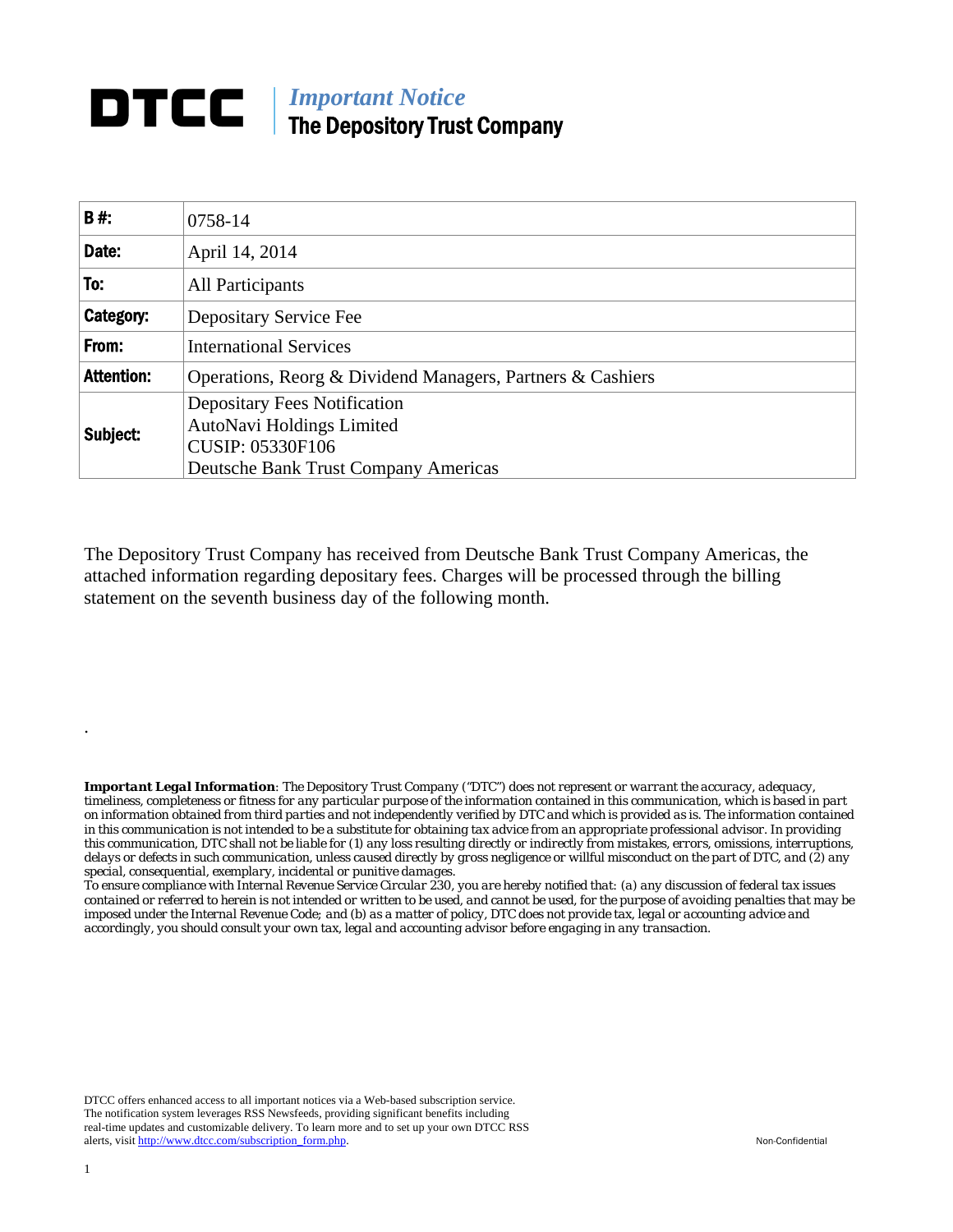Deutsche Bank Trust Company Americas Trust and Securities Services Global Equity Services

## *DEPOSITARY RECEIPTS*

To: Holders of American Depositary Receipts (ADRs) Issued in respect of equity shares of AutoNavi Holdings Limited

> Cusip: 05330F106 ISIN: US05330F1066

Please be advised that pursuant to the provisions of the Deposit Agreement dated as of June 30, 2010 by and among AutoNavi Holdings Limited (the "Company"), Deutsche Bank Trust Company Americas, as depositary (the "Depositary"), and all Holders and Beneficial Owners of American Depositary Shares ("ADSs") evidenced by ADRs issued thereunder, the Depositary is entitled to charge an annual fee of US\$0.02 per ADS for the operation and maintenance costs in administering the ADRs.

Deutsche Bank Trust Company Americas, as Depositary, has established May 28, 2014 as the record date upon which it will assess such charge. In connection therewith, Deutsche Bank Trust Company Americas will instruct The Depository Trust Company (DTC) to debit the accounts of each of their respective participants holding AutoNavi Holdings Limited ADSs (or interests therein) as of the May 28, 2014 record date for the amounts owing in connection herewith.

Deutsche Bank Trust Company Americas As Depositary April 14, 2014